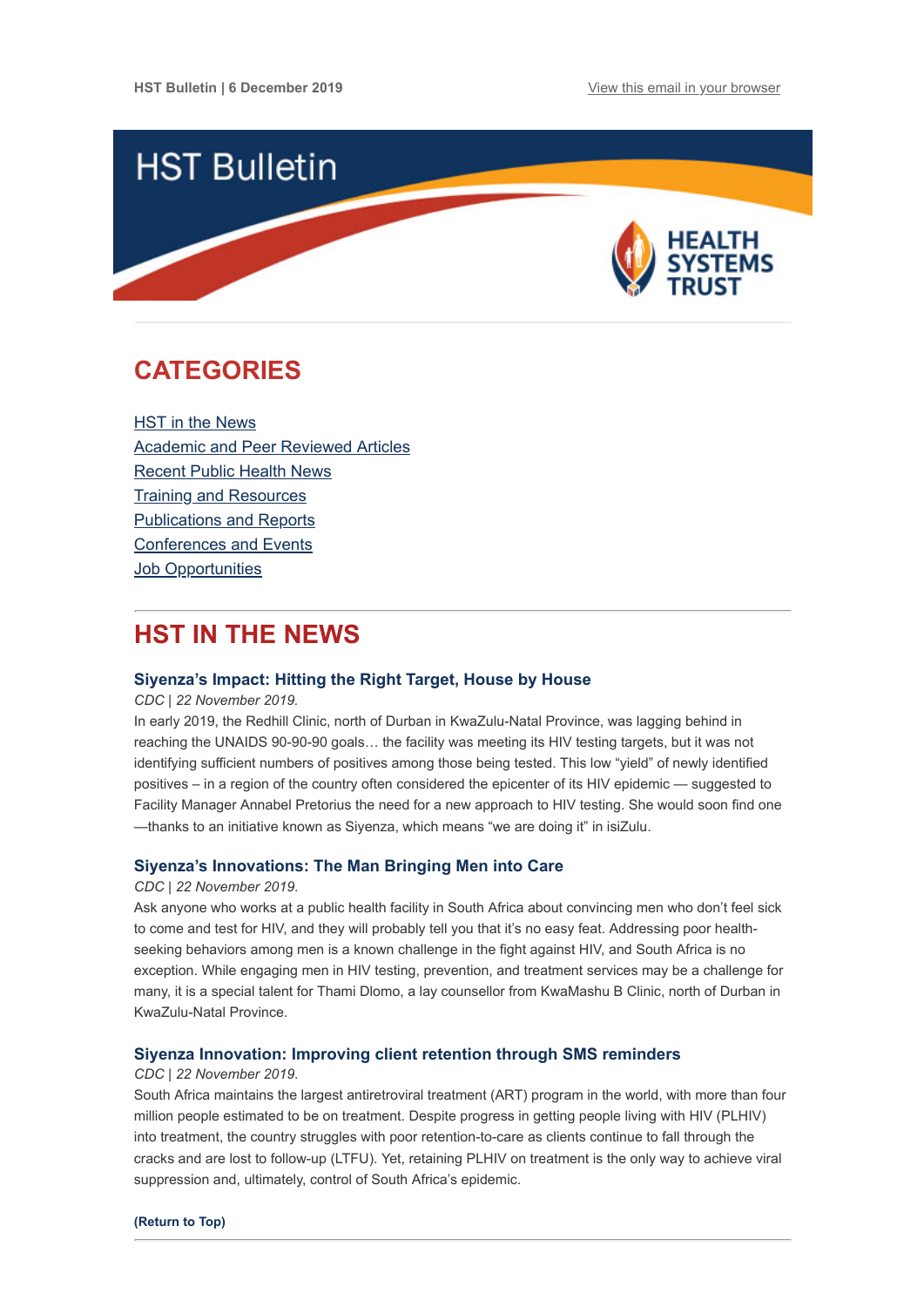# <span id="page-1-0"></span>**ACADEMIC AND PEER REVIEWED ARTICLES**

## **Acceptability and uptake of an electronic decision making tool to support the [implementation of IMCI in primary healthcare facilities in KwaZulu-Natal, South](https://www.hst.org.za/publications/NonHST%20Publications/Jensen%20McKerrow%20Wills%20%20Acceptability%20%20uptake%20of%20eIMCI%20in%20KZN%20SA%20%20Paed%20Int%20Child%20Health%202019%20iv.pdf) Africa**

*Paediatrics and International Child Health | Published: 29 November 2019. Cecilie Jensen, Neil H McKerrow, Gabrielle Wills*

Despite progress in reducing child mortality, preventable child deaths remain a challenge in South Africa. Poor implementation of Integrated Management of Childhood Illness (IMCI) guidelines has been well described, and the reported barriers to implementation include a lack of user-friendly implementation tools. [The aim of this study was] to investigate whether an electronic decision support tool to strengthen IMCI implementation is acceptable to nurses, clinic managers and caregivers at primary care facilities in KwaZulu-Natal, South Africa

## **[A qualitative study on teachers' perceptions of their learners' mental health](https://curationis.org.za/index.php/curationis/article/view/1903/2625) problems in a disadvantaged community in South Africa**

*Curationis | Published: 27 November 2019.*

*Donald Skinner, Carla Sharp, Lochner Marais, Motsaathebe Serekoane, Molefi Lenka* The combination of extensive poverty, violence and HIV has potential mental health impacts on children in Southern Africa. This article is nested in a broader study to evaluate the strength and difficulties questionnaire (SDQ) among Sotho speakers, and assess the mental health status of children made orphans by AIDS. The aim of this study was to describe the mental health problems that the teachers perceive among learners in their classrooms, to understand what the teachers saw as causing these problems and to identify potential approaches to address these problems within the school setting.

## **[Declines in HIV incidence among men and women in a South African population](https://www.nature.com/articles/s41467-019-13473-y)based cohort**

#### *Nature Communications | Published: 2 December 2019.*

*Alain Vandormael, Adam Akullian, Mark Siedner, Tulio de Oliveira, Till Bärnighausen*, *Frank Tanser* Over the past decade, there has been a massive scale-up of primary and secondary prevention services to reduce the population-wide incidence of HIV. However, the impact of these services on HIV incidence has not been demonstrated using a prospectively followed, population-based cohort from South Africa the country with the world's highest rate of new infections. To quantify HIV incidence trends in a hyperendemic population, we tested a cohort of 22,239 uninfected participants over 92,877 person-years of observation.

# **[Estimates of the global population of children who are HIV-exposed and uninfected,](https://www.thelancet.com/journals/langlo/article/PIIS2214-109X(19)30448-6/fulltext#%20) 2000–18: a modelling study**

## *The Lancet Global Health | Published: 29 November 2019.*

*Amy L Slogrove, Kathleen M Powis, Leigh F Johnson, John Stover, Mary Mahy*

Children who are HIV-exposed uninfected (HEU) have higher morbidity and mortality than children who are HIV-unexposed and uninfected despite safer breastfeeding and improved maternal health with maternal antiretroviral therapy. We present the first global estimates of the population of children who are HEU (aged 0–14 years) and the geographical and temporal trends in HIV high-burden countries between 2000 and 2018.

# **[Process elements contributing to community mobilization for HIV risk reduction and](https://journals.plos.org/plosone/article?id=10.1371/journal.pone.0225694) gender equality in rural South Africa**

*PlosOne | Published: 2 December 2019.*

*Catherine MacPhail, Nomhle Khoza, Sarah Treves-Kagan, Amanda Selin, Xavier Gómez-Olivé, Dean Peacock, Dumisani Rebombo, Rhian Twine et al*

Community mobilization has been recognized as a critical enabler for HIV prevention and is employed for challenging gender inequalities. We worked together with community partners to implement the 'One Man Can' intervention in rural Mpumalanga, South Africa to promote gender equality and HIV risk reduction. During the intervention, we conducted longitudinal qualitative interviews and focus group discussions with community mobilizers ( $n = 26$ ), volunteer community action team members ( $n = 22$ ) and community members (n = 52) to explore their experience of being part of the intervention and their experiences of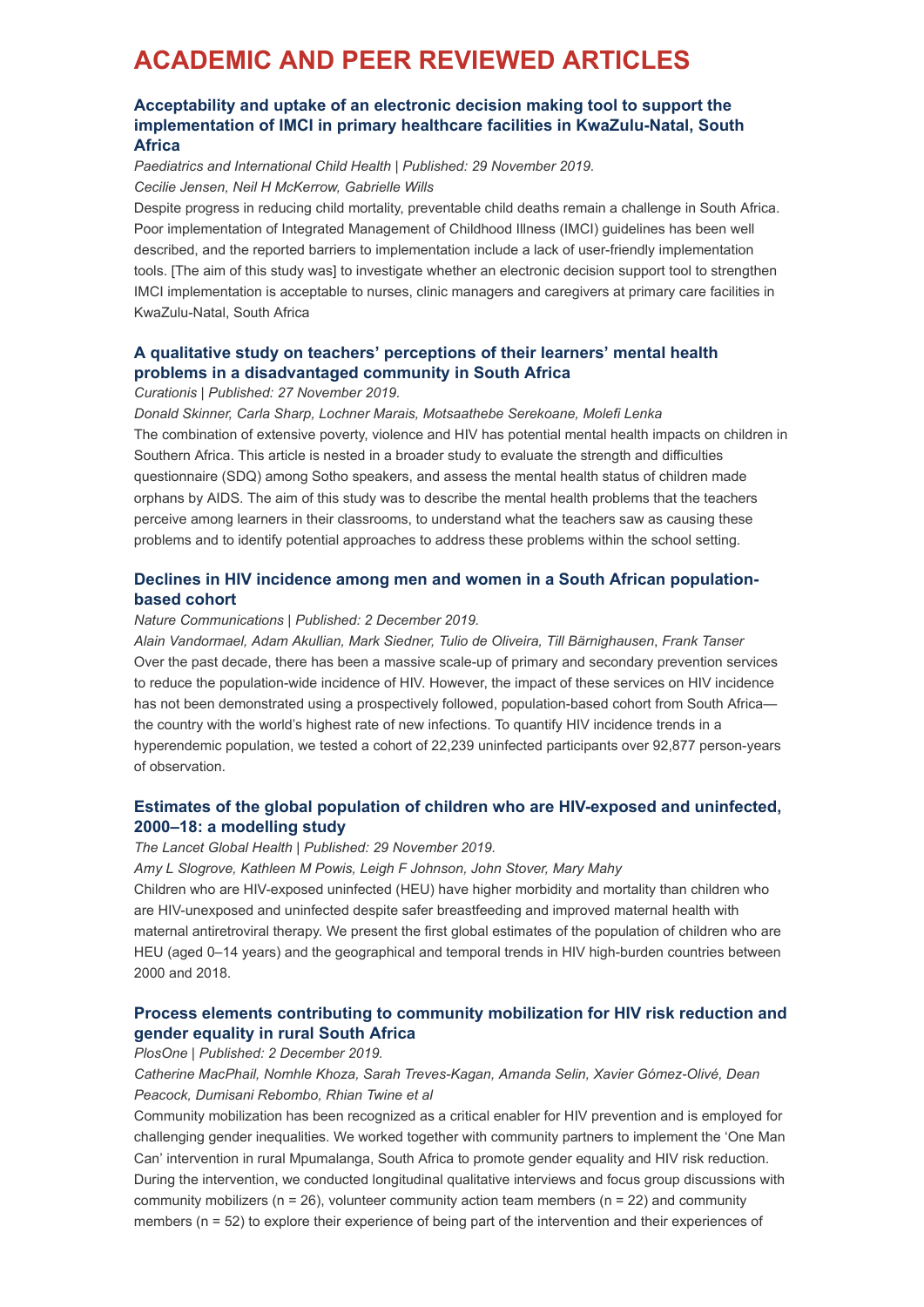change associated with the intervention. The objective of the study was to examine processes of change in community mobilization for gender equity and HIV prevention.

### **[Quality of TB care among people living with HIV: Gaps and solutions](https://www.sciencedirect.com/science/article/pii/S2405579419300634)**

*Journal of Clinical Tuberculosis and Other Mycobacterial Diseases | Published: 20 September 2019. Kogieleum Naidoo, Santhanalakshmi Gengiah, Satvinder Singh, Jonathan Stillo, Nesri Padayatchi* Tuberculosis (TB) is the leading infectious cause of death among people living with HIV, causing one third of AIDS-related deaths globally. The concerning number of missing TB cases, ongoing high TB mortality, slow reduction in TB incidence, and limited uptake of TB preventive treatment among people living with HIV, all indicate the urgent need to improve quality of TB services within HIV programs. In this mini-review we discuss major gaps in quality of TB care that impede achieving prevention and treatment targets within the TB-HIV care cascades, show approaches of assessing gaps in TB service provision, and describe outcomes from innovative quality improvement projects among HIV and TB programs. We also offer recommendations for measuring quality of TB care.

## **[Descriptive analysis of World Health Organization-recommended second-line](http://www.samj.org.za/index.php/samj/article/view/12775/9043) antiretroviral treatment: A retrospective cohort data analysis**

*The South African Medical Journal | Publisehed: 27 November 2019.*

*S B Gumede, A Fischer, W D F Venter, S T Lalla-Edward*

World Health Organization guidelines recommend that HIV patients who do not achieve viral suppression on efavirenz-based first-line antiretroviral therapy (ART) should be changed to a protease inhibitor (PI) based regimen. In South Africa (SA), ~200 000 people are on second-line treatment, but little is known about these patients. [The objective of this study was] to describe second-line black African patients in a large urban area.

#### **[\(Return to Top\)](#page-0-0)**

# <span id="page-2-0"></span>**RECENT PUBLIC HEALTH NEWS**

### **[In graphics: Will South Africa meet UNAIDS's HIV targets for 2020?](https://www.spotlightnsp.co.za/2019/11/29/in-graphics-will-south-africa-meet-unaidss-hiv-targets-for-2020/)**

*Spotlight NSP | 29 November 2019.*

UNAIDS's so-called 90-90-90 targets provide one of the best means by which to measure how well we are doing in the HIV response. The three 90s represent three targets relating to HIV testing, treatment, and viral suppression, that are to be met by 2020. With a month to go to 2020, we assess South Africa's progress against the targets using estimates from the Thembisa model.

### **[Anglo shows how to get men tested for HIV and treated](https://www.businesslive.co.za/bd/companies/mining/2019-12-02-anglo-shows-how-to-get-men-tested-for-hiv-and-treated/)**

*Business Day | 2 December 2019.*  The SA mining industry has done what much of the country, NGOs and the government cannot persuade men to test for HIV and get treatment if they test positive.

#### **[New Strawberry-Flavored H.I.V. Drugs for Babies Are Offered at \\$1 a Day](https://www.nytimes.com/2019/11/29/health/AIDS-drugs-children.html)**

*The New York Times | 28 November 2019.*

Thousands of infants are doomed to early deaths each year, in part because pediatric medicines come in hard pills or bitter syrups that need refrigeration.

#### **[Innovative WHO HIV testing recommendations aim to expand treatment coverage](https://www.who.int/news-room/detail/27-11-2019-innovative-who-hiv-testing-recommendations-aim-to-expand-treatment-coverage)**

*World Health Organisation | 27 November 2019.* The World Health Organization (WHO) has issued new recommendations to help countries reach the 8.1 million people living with HIV who are yet to be diagnosed, and who are therefore unable to obtain lifesaving treatment.

### **[NHI Bill could be law by August](https://www.spotlightnsp.co.za/2019/12/03/nhi-bill-could-be-law-by-august/)**

*Spotlight NSP | 3 December 2019.*

If all goes according to plan and there's agreement the NHI Bill may just be on the President's desk to be signed into law by July or August next year.

#### **[How KZN is trying to improve services](https://health-e.org.za/2019/11/28/how-kzn-is-trying-to-improve-services/%20%C2%A0)**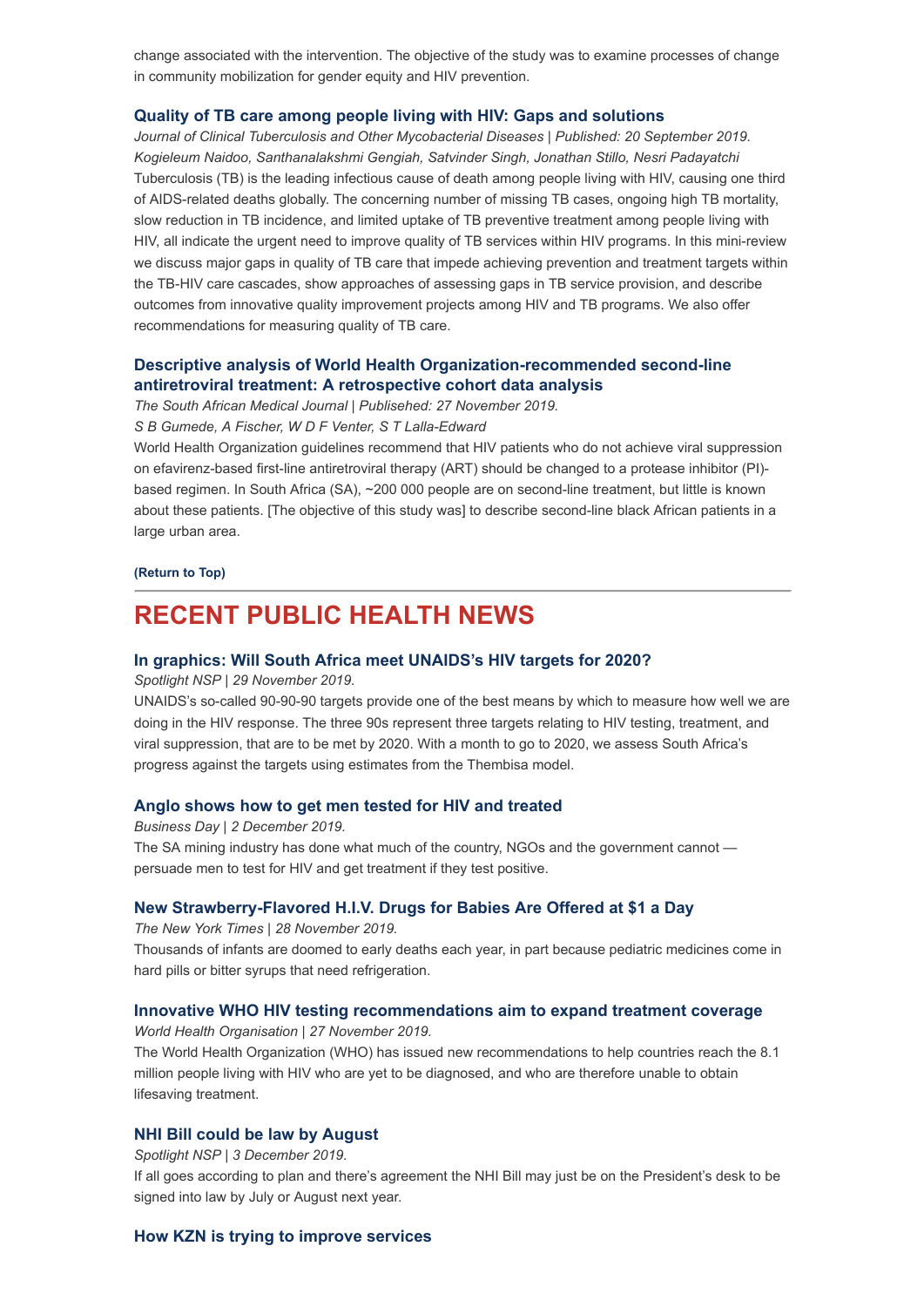#### *Health-e News | 28 November 2019.*

Drastic measures have been taken in KwaZulu-Natal to deal with patient complaints in hope they'll be treated with dignity and respect.

#### **[Winning the fight against TB](https://health-e.org.za/2019/11/29/winning-the-fight-against-tb/)**

*Health-e News | 29 November 2019.*

South Africa is one of the few countries globally to have completely switched to offering shorter regimens for treating tuberculosis (TB). And the results can already be seen.

**[\(Return to Top\)](#page-0-0)**

# <span id="page-3-0"></span>**TRAINING AND RESOURCES**

#### **[ACCESS PrEP blog series: Oral PrEP – The pill with a big heart](https://www.hivsharespace.net/blog/access-prep-blog-series-oral-prep-pill-big-heart)**

*OPTIONS Consortium | 25 November 2019.*

In 2016, something pretty incredible happened in South Africa. Oral pre-exposure prophylaxis (PrEP), a once-a-day pill that prevents HIV negative people from getting infected with HIV, became available through the National Department of Health (NDoH).

**[\(Return to Top\)](#page-0-0)**

# <span id="page-3-1"></span>**PUBLICATIONS AND REPORTS**

#### **[No time to lose: detect, treat and prevent AIDS](https://www.hst.org.za/publications/NonHST%20Publications/201911%20No%20Time%20to%20lose%20Advanced%20HIV%20report%20FINAL.pdf)**

*Medecins Sans Frontieres | 29 November 2019.*

AIDS related mortality remains high - 770,000 deaths in 2018 - and has hardly declined in recent years. This global trend is reflected in countries where Médecins sans Frontières (MSF) works and continues to witness high ongoing mortality.To achieve the UNAIDS target of 500,000 deaths in 2020 requires a focus on and a drastic acceleration of measures to decrease mortality. For this it is necessary to plan, fund and implement a package of care to prevent, detect and treat Advanced HIV Disease (AHD) or AIDS, as outlined in the World Health Organisation's 2017 Guidelines for managing Advanced HIV Disease and rapid initiation of antiretroviral therapy. This report, compiled by MSF, presents data from the AHD dashboard initiated by the HIV Advanced Disease Consortium (HIV-ADC).

#### **[World Malaria Report 2019](https://www.hst.org.za/publications/NonHST%20Publications/9789241565721-eng.pdf)**

#### *World Health Organisation | 4 December 2019.*

The World malaria report 2019 provides a comprehensive update on global and regional malaria data and trends. The report tracks investments in malaria programmes and research as well as progress across all intervention areas: prevention, diagnosis, treatment, elimination and surveillance. It also includes dedicated chapters on the consequences of malaria on maternal, infant and child health, the "High Burden to High Impact" approach as well as biological threats to the fight against malaria.

**[\(Return to Top\)](#page-0-0)**

# <span id="page-3-2"></span>**CONFERENCES AND EVENTS**

#### **[Virology Africa](https://www.virologyafrica2020.com/index.html)**

10-14 February 2020 Radisson Blu Hotel V&A Waterfront, Cape Town, South Africa

### **[23rd International AIDS Conference \(AIDS 2020\)](https://www.aids2020.org/)**

6-10 July 2020 San Francisco & Oakland, United States

**[HIVR4P \(HIV Research for Prevention\)](https://www.hst.org.za/Lists/HST%20Events/DispForm.aspx?ID=63&Source=https%3A%2F%2Fwww%2Ehst%2Eorg%2Eza%2FLists%2FHST%2520Events%2Fcalendar%2Easpx)**

11-15 October 2020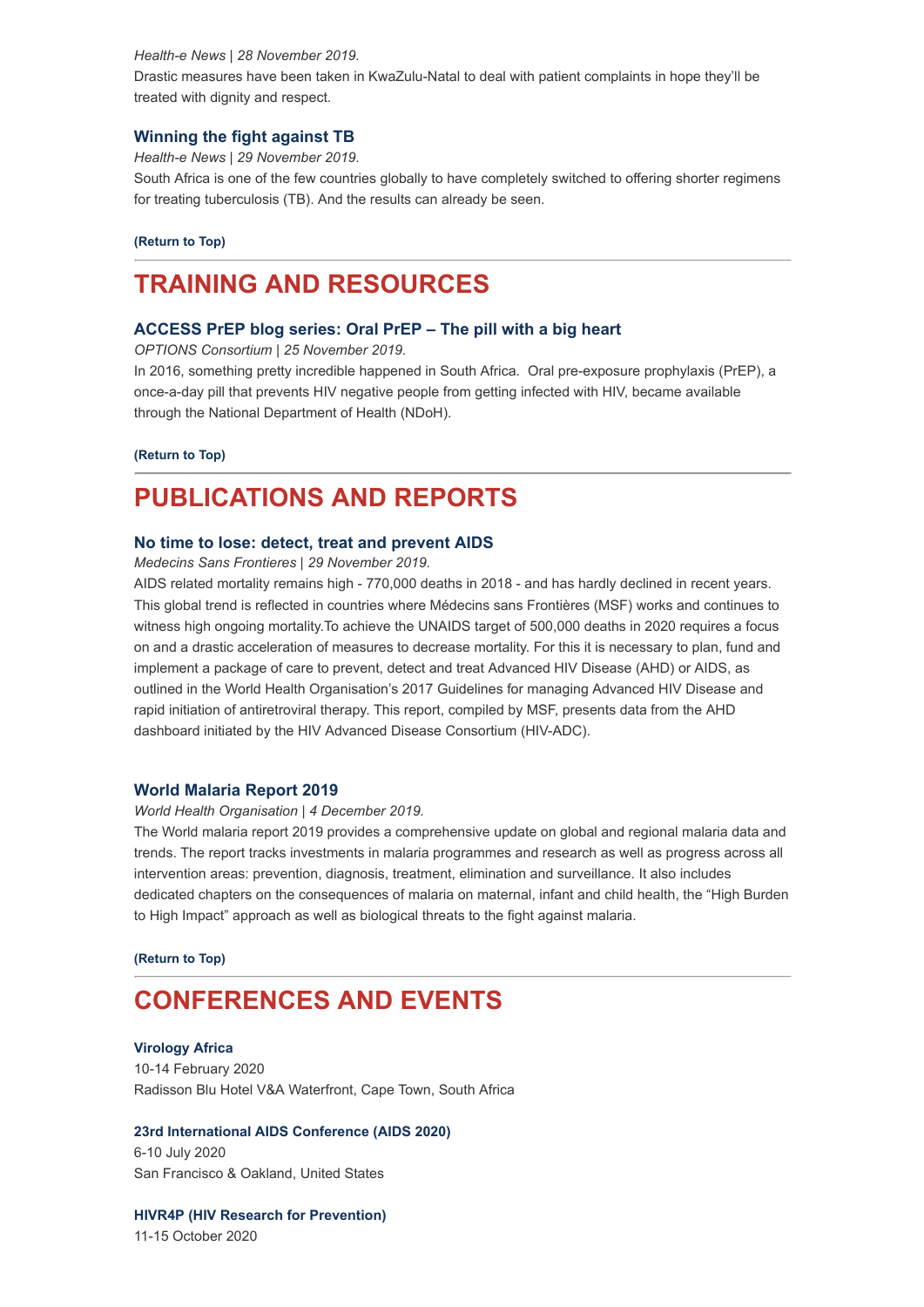Cape Town, South Africa

**[\(Return to Top\)](#page-0-0)**

# **JOB OPPORTUNITIES**

Please click on the job title for more information.

**[Health Systems Trust: District Co-ordinator, eThekwini](https://www.hst.org.za/Pages/District-Co-ordinator-.aspx)** Closing Date: 9 December 2019

**[Health Systems Trust: Medical Officer](https://www.hst.org.za/Pages/Medical-Officer.aspx)** Closing Date: 9 December 2019

**[Health Systems Trust: Driver](https://www.hst.org.za/Pages/DriverCT.aspx)** Closing Date: 9 December 2019

**[Health Systems Trust: Junior IT Technician](https://www.hst.org.za/Pages/Junior-IT-Technician-.aspx)** Closing Date: 9 December 2019

**[Health Systems Trust: Lab Technicians](https://www.hst.org.za/Pages/Lab-Technicians-.aspx%20%C2%A0)** Closing Date: 9 December 2019

**[Health Systems Trust: Team Leader](https://www.hst.org.za/Pages/Lab-Technicians-.aspx)** Closing Date: 9 December 2019

**[Health Systems Trust: Senior Administrator](https://www.hst.org.za/Pages/Senior-Administrator-.aspx)** Closing Date: 16 December 2019

**[Health Systems Trust: Junior Data Manager](https://www.hst.org.za/Pages/Junior-Data-Manager-.aspx)** Closing Date: 16 December 2019

**[\(Return to Top\)](#page-0-0)**



*Copyright © 2019 HEALTH SYSTEMS TRUST, All rights reserved.*

**Our mailing address is:** hst@hst.org.za

Want to change how you receive these emails? You can *[update your preferences](https://hst.us14.list-manage.com/profile?u=72d7614ab973e486252cafb97&id=ac4ca52ce0&e=[UNIQID])* or *unsubscribe from this list*